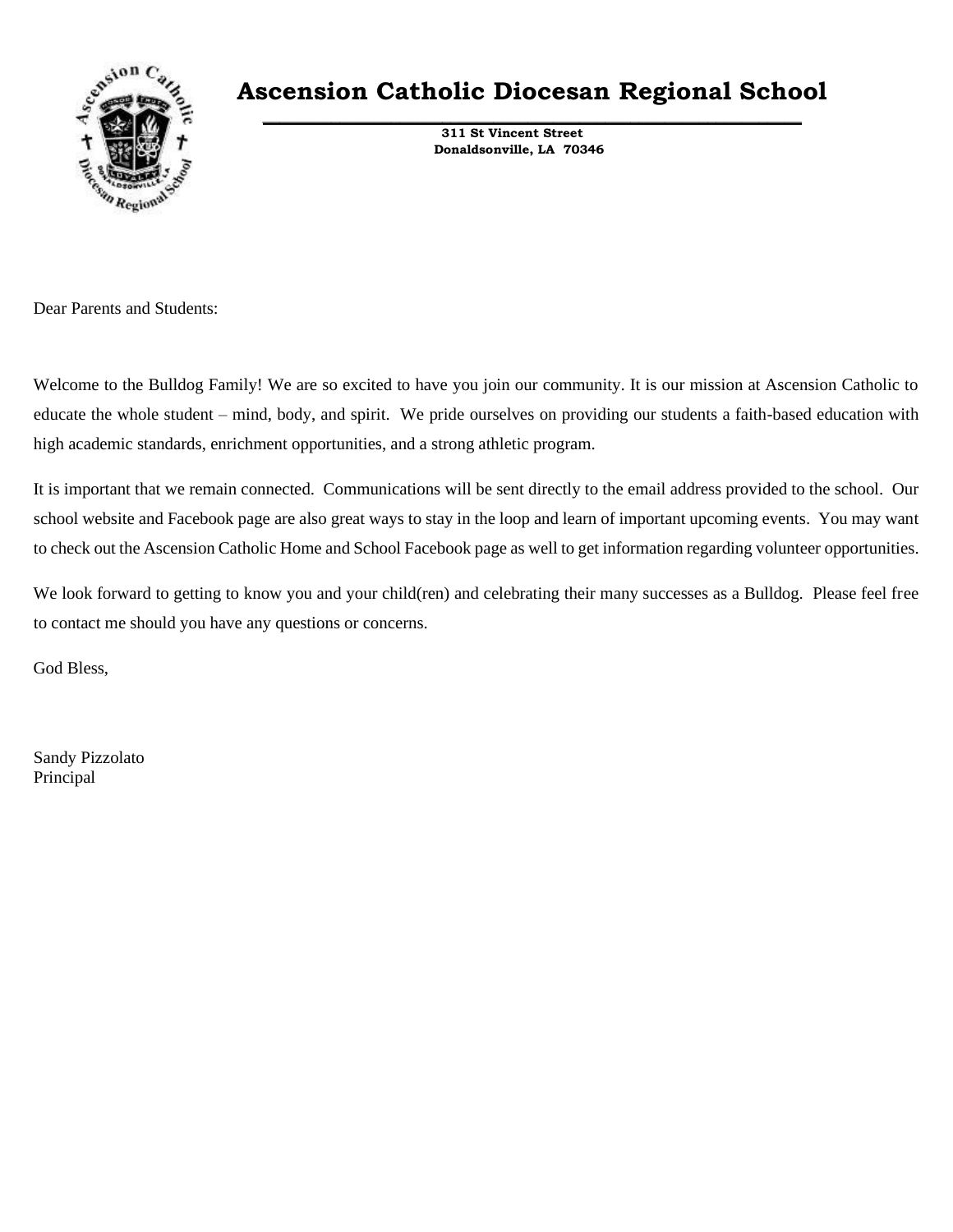**Ascension Catholic Diocesan Regional School \_\_\_\_\_\_\_\_\_\_\_\_\_\_\_\_\_\_\_\_\_\_\_\_\_\_\_\_\_\_\_\_\_\_\_\_\_\_\_\_\_\_\_\_\_\_\_\_\_\_\_\_\_\_\_\_\_\_\_\_\_\_\_**



 **311 St Vincent Street Donaldsonville, LA 70346**

Thank you for choosing Ascension Catholic School for your child(ren)'s education for the 2022-23 school year.

Please note the following information regarding the registration process:

- Registration forms are ONE per student. If you have more than one child enrolling in Ascension Catholic. Please fill out one sheet for each child individually.
- It is important that all information is completely filled out. **Please DO NOT leave any information blank. Social Security Numbers are needed.**
- **Students Birth Certificate, Baptismal Certificate (if applicable) & Immunization Records MUST be included in registration packet.**
- Student Release, Emergency Treatment Permission, and Drug Testing Consent Forms are also ONE per student.
- The only FEE due at the time of registration for the 2022-23 school year is the REGISTRATION FEE (\$200 per student). **REGISTRATION FEES ARE NON-REFUNDABLE.**
- FACTS (monthly tuition payment option) is available to all students. Families NEW to FACTS must enroll online before turning in your registration pack. Your FACTS enrollment confirmation sheet must be attached to your paperwork. FACTS link can be found on acbulldogs.org website.
- Tuition assistance is available for families who qualify. Please contact [sandy.pizzolato@acbulldogs.org](mailto:sandy.pizzolato@acbulldogs.org) if assistance is needed.
- Enclosed in this registration packet is a parent participation sign-up sheet for those parents who chose to work their hours. You may choose to opt out of working by paying the \$500.00 parent participation fee.
- Registration for new families is March 7-11, 2022.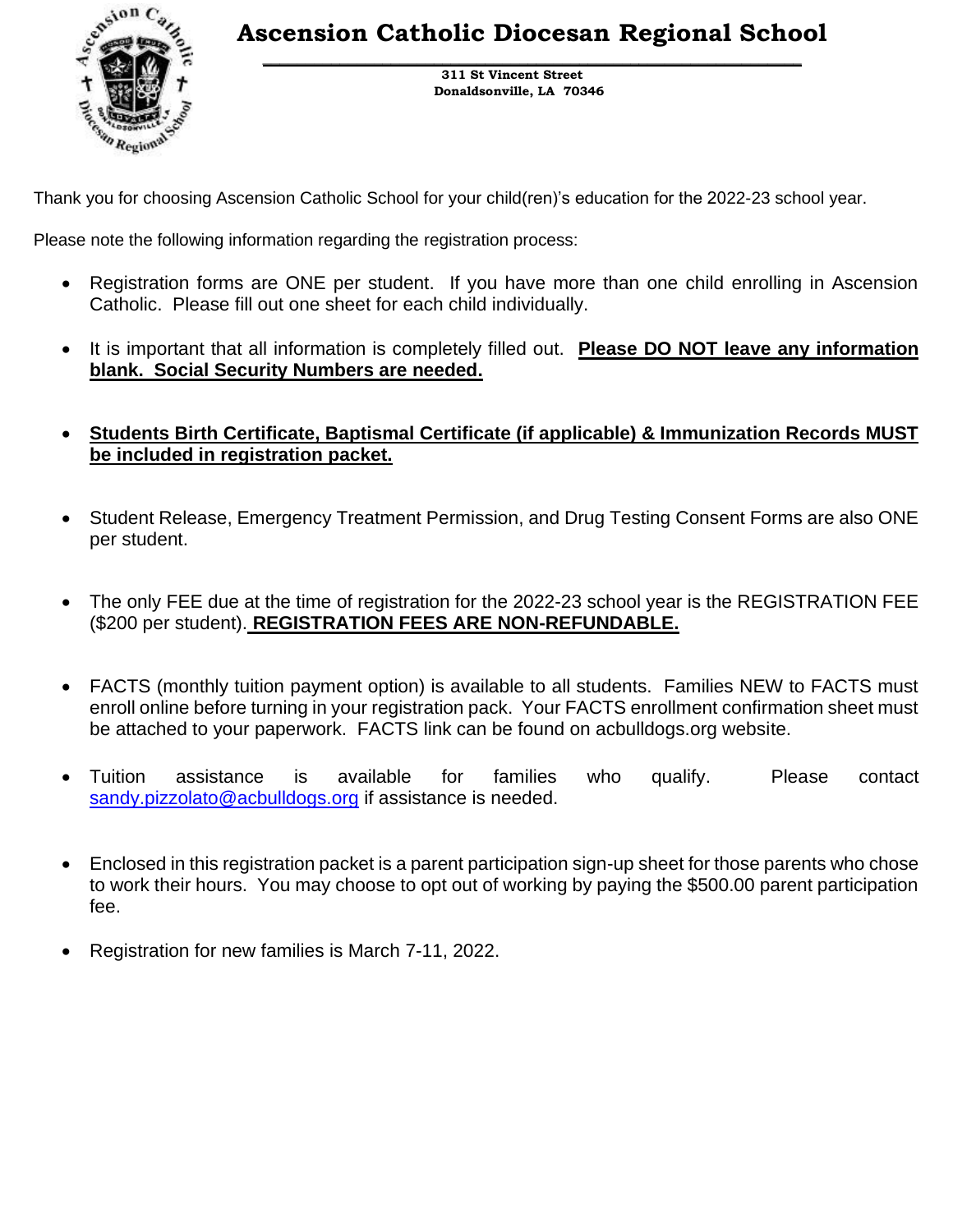

### **Ascension Catholic Diocesan Regional School \_\_\_\_\_\_\_\_\_\_\_\_\_\_\_\_\_\_\_\_\_\_\_\_\_\_\_\_\_\_\_\_\_\_\_\_\_\_\_\_\_\_\_\_\_\_\_\_\_\_\_\_\_\_\_\_\_\_\_\_\_\_\_\_\_\_**

 **311 St Vincent Street Tel (225) 473-9227 \* Fax (225) 473-1243 Donaldsonville, LA 70346-0386**

### **Tuition Table 2022-2023**

#### **Registration Fee: \$200.00 per student is due at the time of registration**.

Registration fees are non-refundable. Tuition amounts can be financed monthly through our FACTS program.

| Grade              | 1 <sup>st</sup> Child | $2nd$ Child    | 3rd Child        | 4 <sup>th</sup> Child | 5 <sup>th</sup> Child |
|--------------------|-----------------------|----------------|------------------|-----------------------|-----------------------|
| Level              | Tuition + family      | Tuition +      | Tuition +        | Tuition +             | Tuition +             |
|                    | fees $+$              | technology fee | technology fee - | technology fee -      | technology fee -      |
|                    | technology fee        |                | discount         | discount              | discount              |
| PK3-8th            | \$6,005.00            | \$5,530.00     | \$5280.00        | \$5,205.00            | \$5,130.00            |
| $9^{th} - 12^{th}$ | \$7,345.00            | \$6,870.00     | \$6,620.00       | \$6,545.00            | \$6,470.00            |

Please note: There was an increase of \$18 per month/\$.60 cents per day for next year's tuition. Monthly payments are divided by 11 months. The first month begins in June and the last month ends in April.

#### **All families must enroll in the FACTS program for reporting purposes. There is an annual enrollment fee, as follows:**

- If paying in full with one payment the FACTS enrollment fee is \$0.
- If paying with two payments the FACTS enrollment fee is \$10.00.
- If paying with three eleven payments the FACTS enrollment fee is \$45.00.

Instructions for enrolling in FACTS program is included in this packet**.**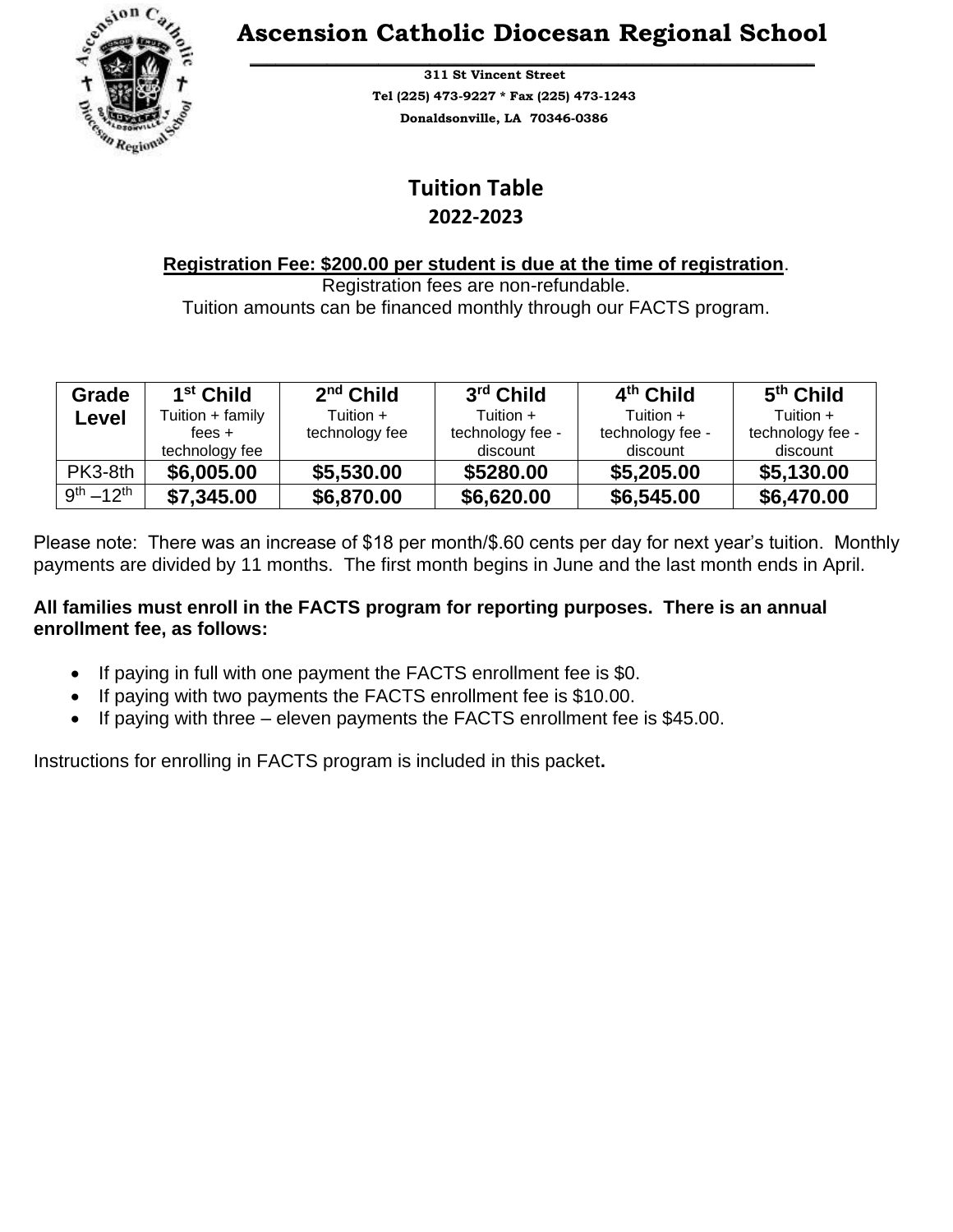#### REGISTRATION FORM-ONE PER STUDENT

|                                          |        | Entering Grade:                                                                                          |
|------------------------------------------|--------|----------------------------------------------------------------------------------------------------------|
|                                          |        |                                                                                                          |
|                                          |        |                                                                                                          |
|                                          |        |                                                                                                          |
| Student resides with:                    |        |                                                                                                          |
|                                          |        |                                                                                                          |
|                                          |        |                                                                                                          |
|                                          |        |                                                                                                          |
|                                          |        |                                                                                                          |
|                                          |        |                                                                                                          |
|                                          |        |                                                                                                          |
|                                          |        | Birthdate: _____________________(month/day/year) Place of Birth: ___________________________(City/State) |
|                                          |        |                                                                                                          |
|                                          |        |                                                                                                          |
|                                          |        |                                                                                                          |
|                                          |        |                                                                                                          |
|                                          |        |                                                                                                          |
|                                          |        |                                                                                                          |
|                                          |        |                                                                                                          |
|                                          |        |                                                                                                          |
|                                          |        |                                                                                                          |
|                                          |        |                                                                                                          |
|                                          |        |                                                                                                          |
|                                          |        |                                                                                                          |
|                                          |        |                                                                                                          |
|                                          |        |                                                                                                          |
|                                          |        |                                                                                                          |
|                                          |        |                                                                                                          |
|                                          |        |                                                                                                          |
|                                          |        |                                                                                                          |
|                                          |        |                                                                                                          |
|                                          | Name   | Phone Number                                                                                             |
| Enrolling<br>Student<br>from:___________ | School | Address                                                                                                  |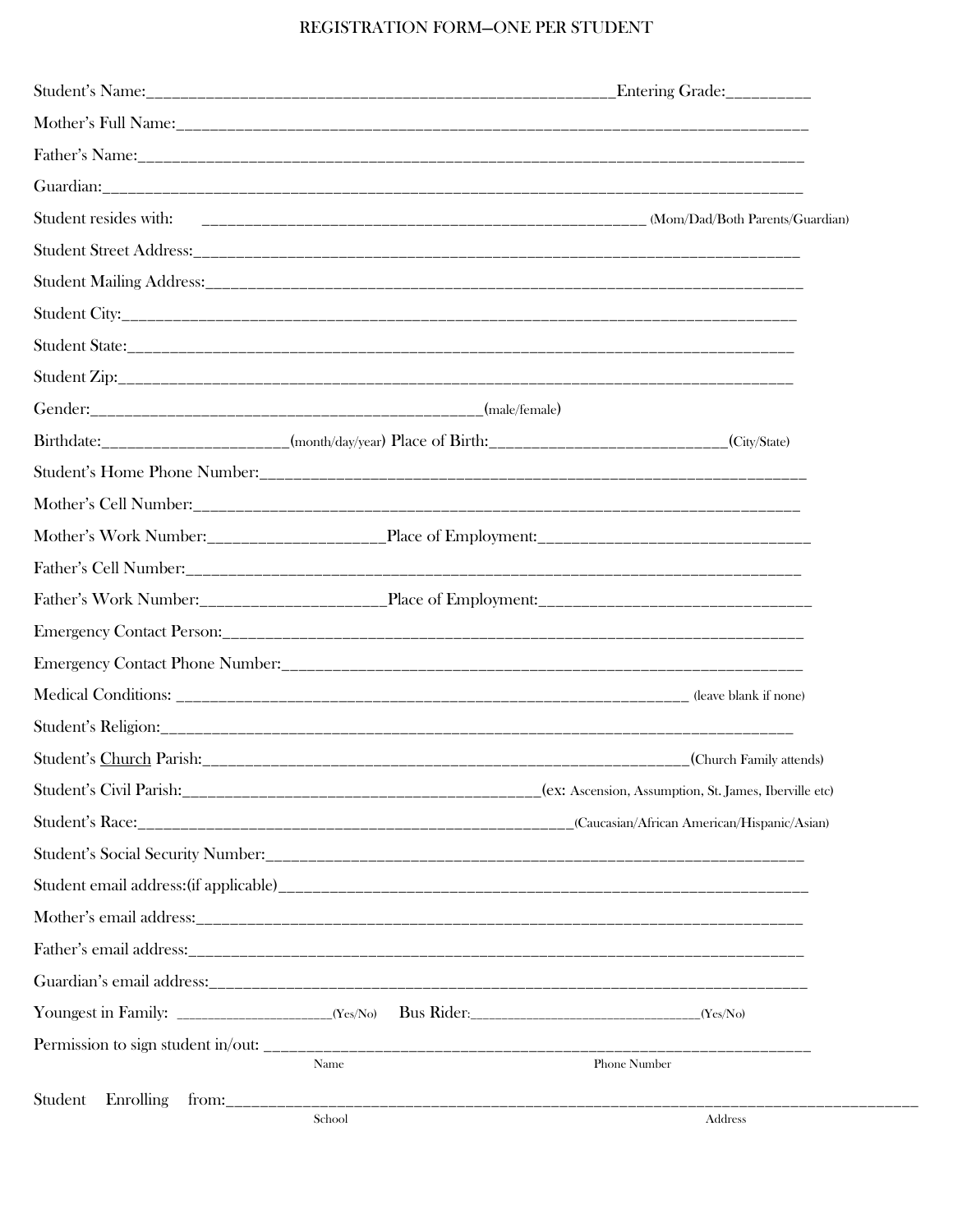

### **Ascension Catholic Diocesan Regional School \_\_\_\_\_\_\_\_\_\_\_\_\_\_\_\_\_\_\_\_\_\_\_\_\_\_\_\_\_\_\_\_\_\_\_\_\_\_\_\_\_\_\_\_\_\_\_\_\_\_\_\_\_\_\_\_\_\_\_\_\_\_\_\_\_**

 **311 St Vincent Street Tel (225) 473-9227 \* Fax (225) 473-1243 Donaldsonville, LA 70346-0386**

#### **2022-23 School Year**

#### **STUDENT INFORMATION RELEASE FORM**

Because of the Buckley Amendment, Ascension Catholic School requires written permission from parents to release statistical and educational information about their children to colleges, scholarship organizations, and military services which may request transcripts, grade point averages, and class ranking. Information including student names and pictures may be released to be used in newspapers, school publications and school internet sites, **unless notification in writing is sent to the school at this time**. Demographic information will also be released to other schools in the Diocese unless parents opt out in writing to the school. I give my permission for Ascension Catholic School to release statistical and educational information about my child(ren).

#### **EMERGENCY TREATMENT PERMISSION**

Ascension Catholic School has my permission to seek emergency medical treatment for my child(ren) (above named) in the event I cannot be reached. My child(ren may be taken to the nearest medical facility in the event our family physician is not available. In case of emergency, it is understood that parents are responsible for any bill incurred in seeking treatment.

#### **DRUG TESTING CONSENT FORM**

It is the policy of Ascension Catholic Diocesan Regional School to absolutely prohibit the use, possession, concealment, transportation or distribution of illegal and unauthorized items, drugs, look-alikes, alcoholic beverages, drug paraphernalia or stolen property while entering on or leaving school premises, while in the course and scope of school activities.

STUDENTS: For the school's protection, the student's protection and for the protection of others with whom you will be attending school or school related activities, you may be required to submit to a search and/or drug screen. If any items prohibited on school premises are found or if you refuse to submit to a search of yourself and/or your effects, you will be subject to appropriate disciplinary action. Your signature below constitutes your understanding of and consent to Ascension Catholic policy on substance abuse.

#### **STUDENT TRANSCRIPT SYSTEM**

Parental consent is given to Ascension Catholic Diocesan Regional School to post my student's grades to the Student Transcript System (STS). STS is accessed by LOSFA (Louisiana Office of Student Financial Aid), TOPS and public universities/colleges with the State of Louisiana to view a student's official grades and high school transcript.

#### **WITHDRAWAL POLICY**

Students transferring to another school from Ascension Catholic must notify the principal immediately. Records and transcripts will be withheld until the student has paid all bills and closed all transactions with the school. All fees will be retained by the school if one withdraws after school has started. Tuition can be refunded on a pro-rata basis at the time of termination until the end of the first semester. Students withdrawn in the second semester will forfeit all remaining tuition. Students who are expelled or asked to leave will forfeit their tuition and all other fees.

\_\_\_\_\_\_\_\_\_\_\_\_\_\_\_\_\_\_\_\_\_\_\_\_\_\_\_\_\_\_\_\_\_\_\_\_\_\_\_\_\_\_\_\_\_\_\_\_\_\_\_\_\_\_\_\_\_\_\_\_\_\_\_\_\_\_\_\_\_\_\_\_\_\_\_\_\_\_\_\_\_\_\_\_\_\_\_\_\_\_\_

NAME OF STUDENT: THE SUBSECTED STATE OF STUDENT:

\_\_\_\_\_\_\_\_\_\_\_\_\_\_\_\_\_\_\_\_\_\_\_\_\_\_\_\_\_\_\_\_\_\_\_\_\_\_\_\_\_\_\_\_\_\_\_\_\_\_\_\_\_\_\_\_\_\_\_\_\_\_\_ \_\_\_\_\_\_\_\_\_\_\_\_\_\_\_\_\_ PARENT'S SIGNATURE **DATE** 

\_\_\_\_\_\_\_\_\_\_\_\_\_\_\_\_\_\_\_\_\_\_\_\_\_\_\_\_\_\_\_\_\_\_\_\_\_\_\_\_\_\_\_\_\_\_\_\_\_\_\_\_\_\_\_\_\_\_\_\_\_\_\_\_\_\_\_\_\_\_\_\_\_\_\_\_\_\_\_\_\_\_\_\_\_\_\_\_\_\_\_\_ Mother Cell Phone Number **Father Cell Phone Number** Father Cell Phone Number

\_\_\_\_\_\_\_\_\_\_\_\_\_\_\_\_\_\_\_\_\_\_\_\_\_\_\_\_\_\_\_\_\_\_\_\_\_\_\_\_\_\_\_\_\_\_\_\_\_\_\_\_\_\_\_\_\_\_\_\_\_\_\_\_\_\_\_\_\_\_\_\_\_\_\_\_\_\_\_\_\_\_\_\_\_\_\_\_\_\_\_ Emergency Name and No. if parents cannot be reached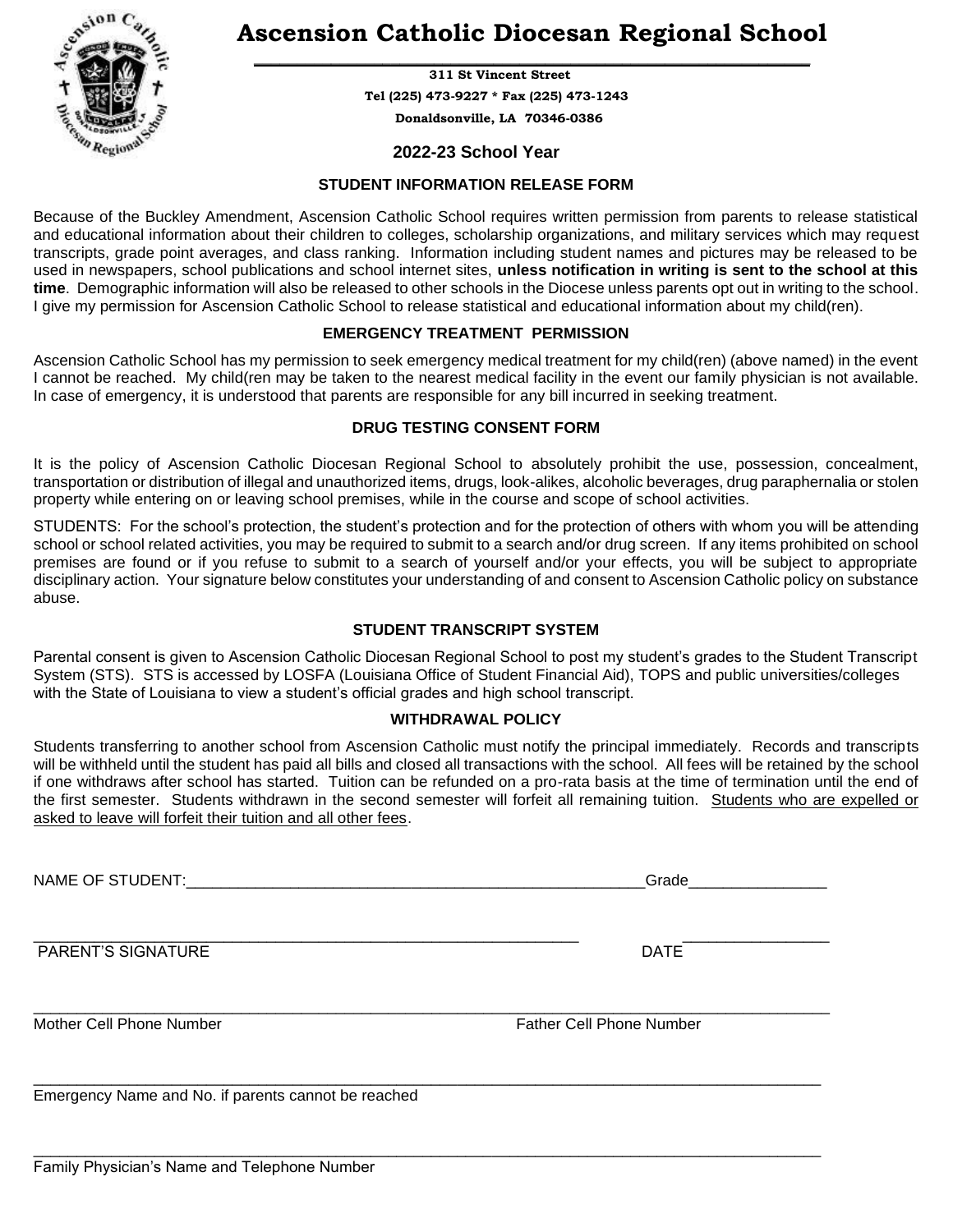# **Parent Participation Hours**

As outlined in the Ascension Catholic Diocesan Regional School hand book, parents are expected to choose between the following options for the 2022-23 school year:

All parents are to work a total of twenty (20) parent participation hours for the school year - August through May of current school year. Unearned hours will be billed at \$25.00 per hour.

- 4 Athletic Event hours mandatory (Middle and/or High School)
- 2 Purple/Gold Club hours at major fund raising events mandatory
	- 1. Alumni Softball and/or Volleyball Tourney
	- 2. Alumni Golf Tourney
	- 3. P&G Club Booth at Athletic event
- The remaining hours may be earned by providing more assistance in the above mentioned events or in some other service to the school

A family may choose non-participation. A fee of \$500.00 is to be paid for nonparticipation at registration.

\*\*\*\*\*\*\*\*\*\*\*\*\*\*\*\*

Work hour opportunities will be made available to parents through communication on RenWeb or assigned by team coaches for participating students in each sport.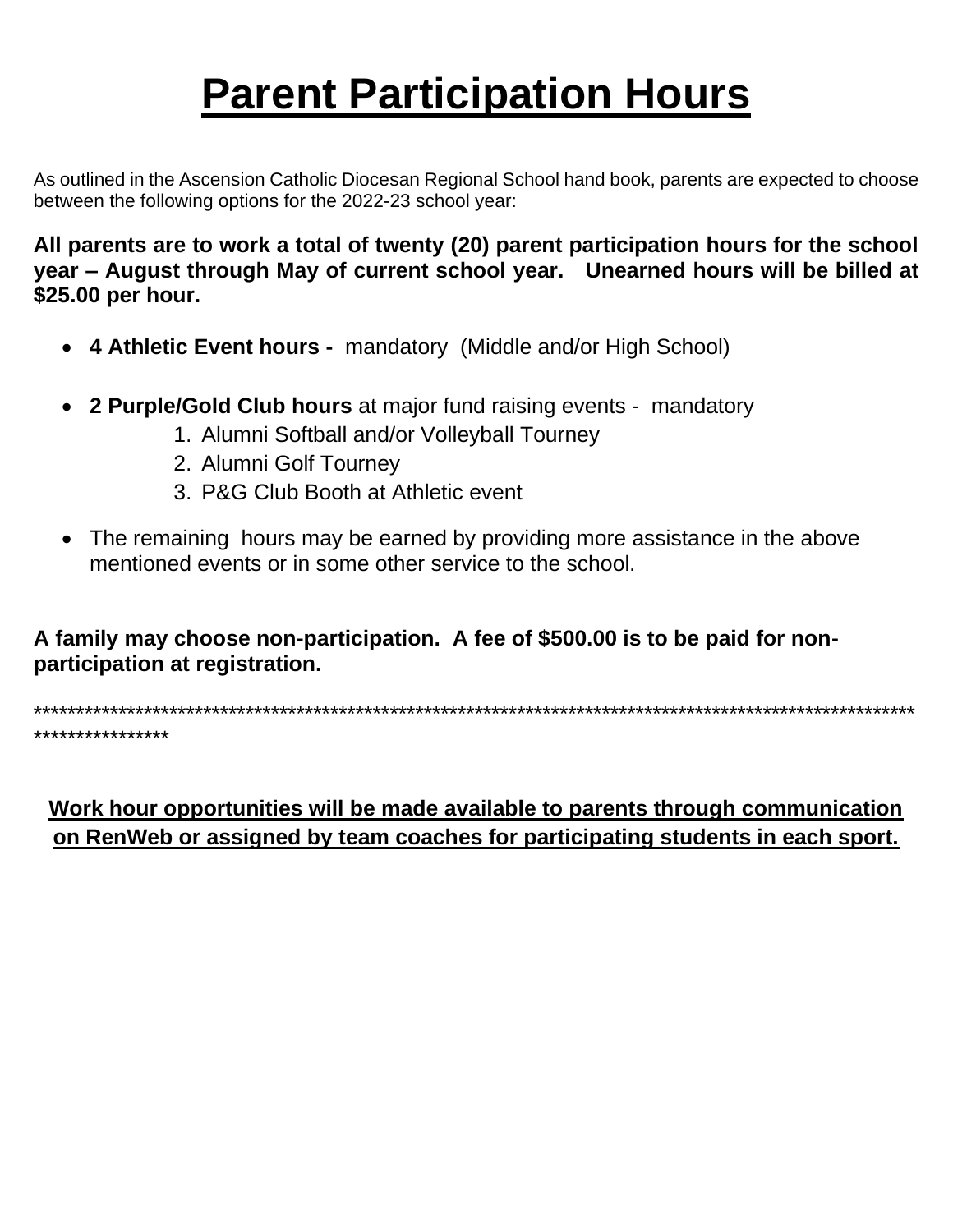

## Tuition Management

#### Link Address for FACTS <https://online.factsmgt.com/signin/3G36J>

|                       | Number of Payments | <b>FACTS Enrollment Fee</b> |
|-----------------------|--------------------|-----------------------------|
| <b>Enrollment Fee</b> | 1 Payment          | \$0                         |
| <b>Reminder:</b>      | 2 Payments         | \$10                        |
|                       | 3 or more Payments | \$45                        |

#### Please note, the cost for Peace of Mind has increased to \$20 per agreement.

For online training resources, please visit our [Resource Library](http://resources.factsmgt.com/) - the link is available to you when you login to FACTS.

**FACTS provides flexible payment plan options to families at private and faith-based schools. Families can budget** their tuition, making private school more accessible and affordable. Our process is simple, convenient, and secure.

#### **To set up your FACTS agreement, visit your school's website and locate the FACTS link, or go to https://online.factsmgt.com/signin/3G36J**

#### **FACTS Confirmation Notice**

Once your information is received and processed by FACTS, you will receive a FACTS Confirmation Notice. This notice will confirm your payment plan information. Please check this information for accuracy, and contact your school or FACTS with any discrepancies.

#### Frequently Asked Questions

- Is my information secure? Yes. Your personal information, including payment information, is protected with the highest security standards in the industry. For more information on security, visit FACTSmgt.com.
- When will my payments be due? Your payment schedule is set by your school, and your financial institution will decide the time of day your payments are processed.
- What happens when my payment falls on a weekend or a holiday? Your payment will be processed on the next business day.
- What happens if a payment is returned? Returned payments may be subject to a FACTS Returned Payment Fee; watch for a returned payment notice for additional information.
- How do I make changes once my agreement is on the FACTS system?

Changes to your address, phone number, email address, or banking information can be made at https://online.factsmgt.com or by contacting your school or FACTS. Any changes to payment dates or amounts need to be approved by the school and the school will then need to notify FACTS. All changes must be received by FACTS at least two (2) business days prior to the automatic payment date in order to affect the upcoming payment.

• What is the cost to set up a payment plan?

If an enrollment fee is due, the amount of the fee is indicated when setting up your agreement. If applicable, the nonrefundable FACTS enrollment fee will be automatically processed within 14 days of the agreement being posted to the FACTS system.

#### **FACTSCustomerService**

We are committed to doing all we can to provide you with the highest quality customer service in the industry. Whether you want to view your account online or speak with one of our highly trained customer service representatives, FACTS is dedicated to serving you.

To view your payment plan details, login to your FACTS account at [online.factsmgt.com.](https://online.factsmgt.com/SignIn.aspx?ReturnUrl=%2f) Customer Care Representatives are also available to assist you 24/7.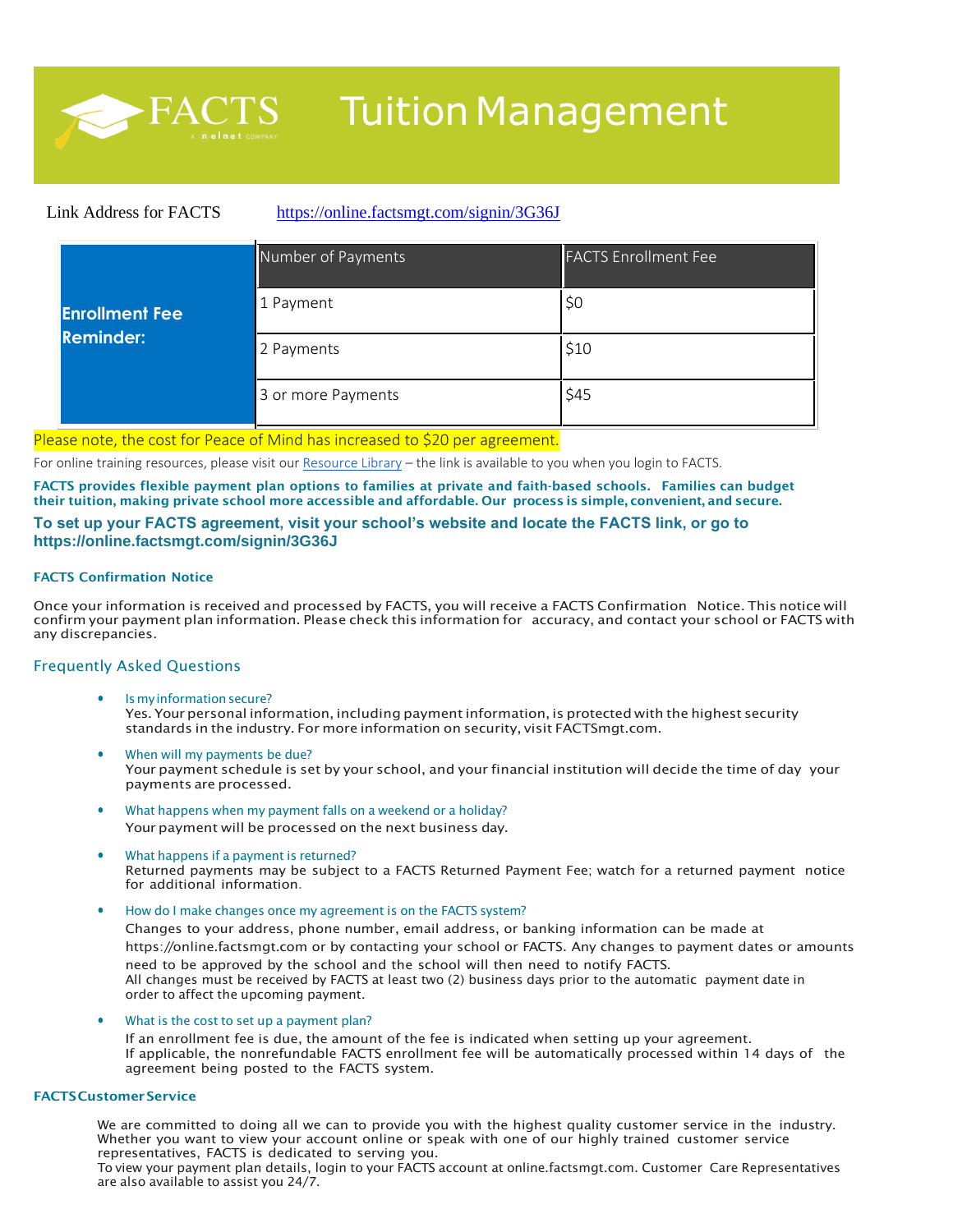

### **Ascension Catholic Diocesan Regional School**

**\_\_\_\_\_\_\_\_\_\_\_\_\_\_\_\_\_\_\_\_\_\_\_\_\_\_\_\_\_\_\_\_\_\_\_\_\_\_\_\_\_\_\_\_\_\_\_\_\_\_\_\_\_\_\_\_\_\_\_\_\_\_\_ 311 St Vincent Street Tel (225) 473-9227 \* Fax (225) 473-1243 Donaldsonville, LA 70346-0386**

### **Connecting to RenWeb – New Parent Webpage**

Go to [www.renweb.com](http://www.renweb.com/) Click on login (right top hand corner) Click on Parent Web Login Click on "Create New Parents Web Account"

District Code: ACS-LA

Enter email address: *(use the email address that you provided us at registration)*

Click on "create account"

From there you will receive an email on "How to" login.

NOTE: The email may take up to an hour to process---please be patient.

*Questions: Contact Lauren Walker at lauren.walker@acbulldogs.org*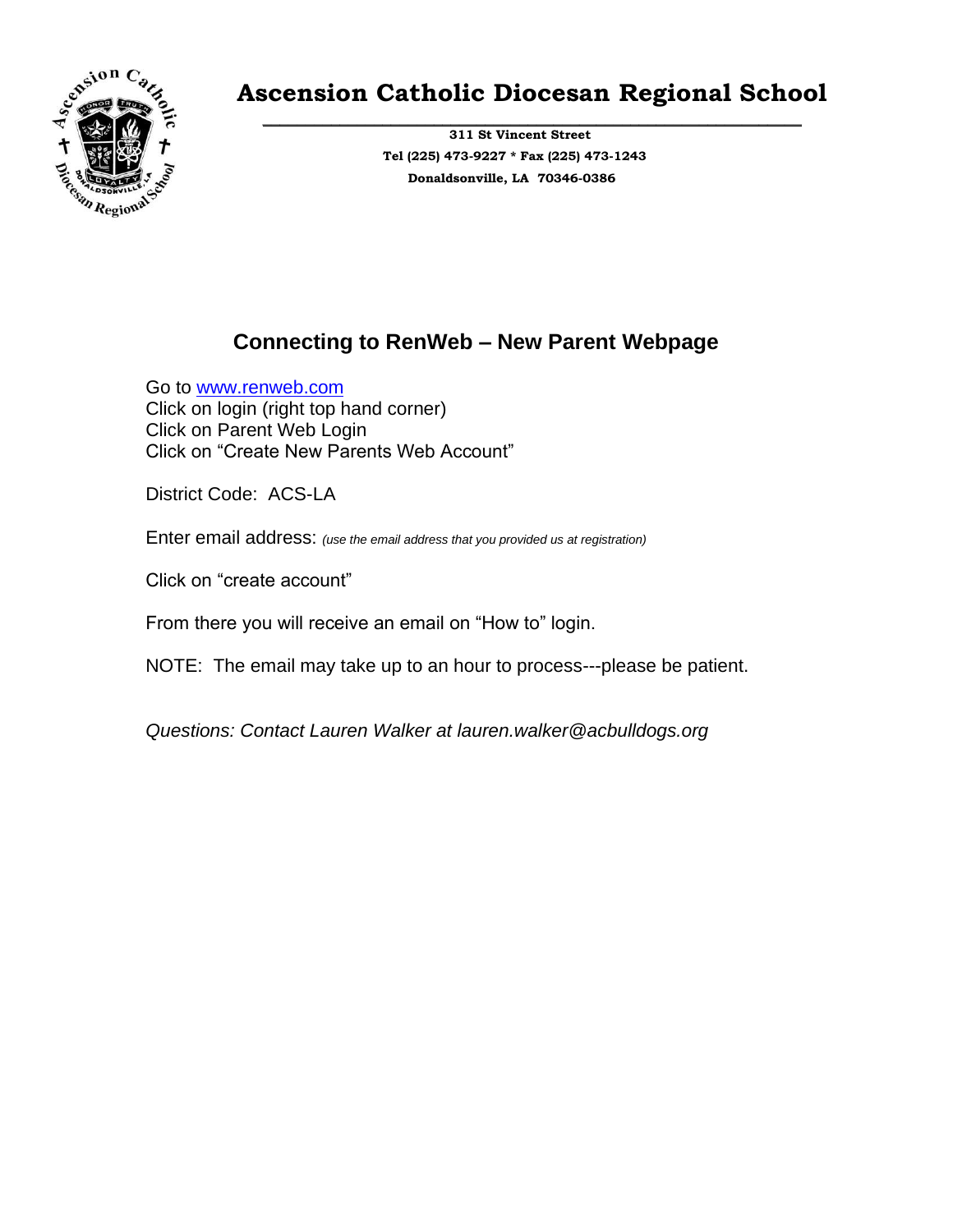

### **Ascension Catholic Diocesan Regional School**

**\_\_\_\_\_\_\_\_\_\_\_\_\_\_\_\_\_\_\_\_\_\_\_\_\_\_\_\_\_\_\_\_\_\_\_\_\_\_\_\_\_\_\_\_\_ 311 St Vincent Street** Donaldsonville, LA 70346 **Tel (225) 473-9227 \* Fax (225) 473-1243**

Fundraiser Obligation for 2022-23 School Year

Our major fundraiser raffle is a **MANDATORY** obligation for all families- you either buy or sell your raffle tickets. While the auction and dinner tickets bring in a large amount of revenue we certainly depend on the sale of the **raffle tickets** to make the event a success and to meet our annual budget.

At registration time, you can choose to pay the \$200 upfront and not receive raffle tickets to sell **or** raffle tickets will be sent to you for the fundraiser event during the school year. Keep in mind the prizes awarded for the raffle are significant amounts and you will also receive an opportunity for the tuition drawing for selling your raffle tickets. If you choose to pay the \$200.00 upfront at registration you will **not** have the opportunity for the tuition drawing.

### **PLEASE CHOOSE ONE**:

**Enclosed is my \$200.00 fundraiser obligation** 

\_\_\_\_\_\_ I choose to receive and sell raffle tickets

Parent Name:\_\_\_\_\_\_\_\_\_\_\_\_\_\_\_\_\_\_\_\_\_\_\_\_\_\_\_\_\_\_\_\_\_\_\_\_\_\_\_\_\_\_\_\_\_\_\_\_\_

Youngest Child:\_\_\_\_\_\_\_\_\_\_\_\_\_\_\_\_\_\_\_\_\_\_\_\_\_\_\_\_\_\_\_\_ Grade:\_\_\_\_\_\_\_\_\_